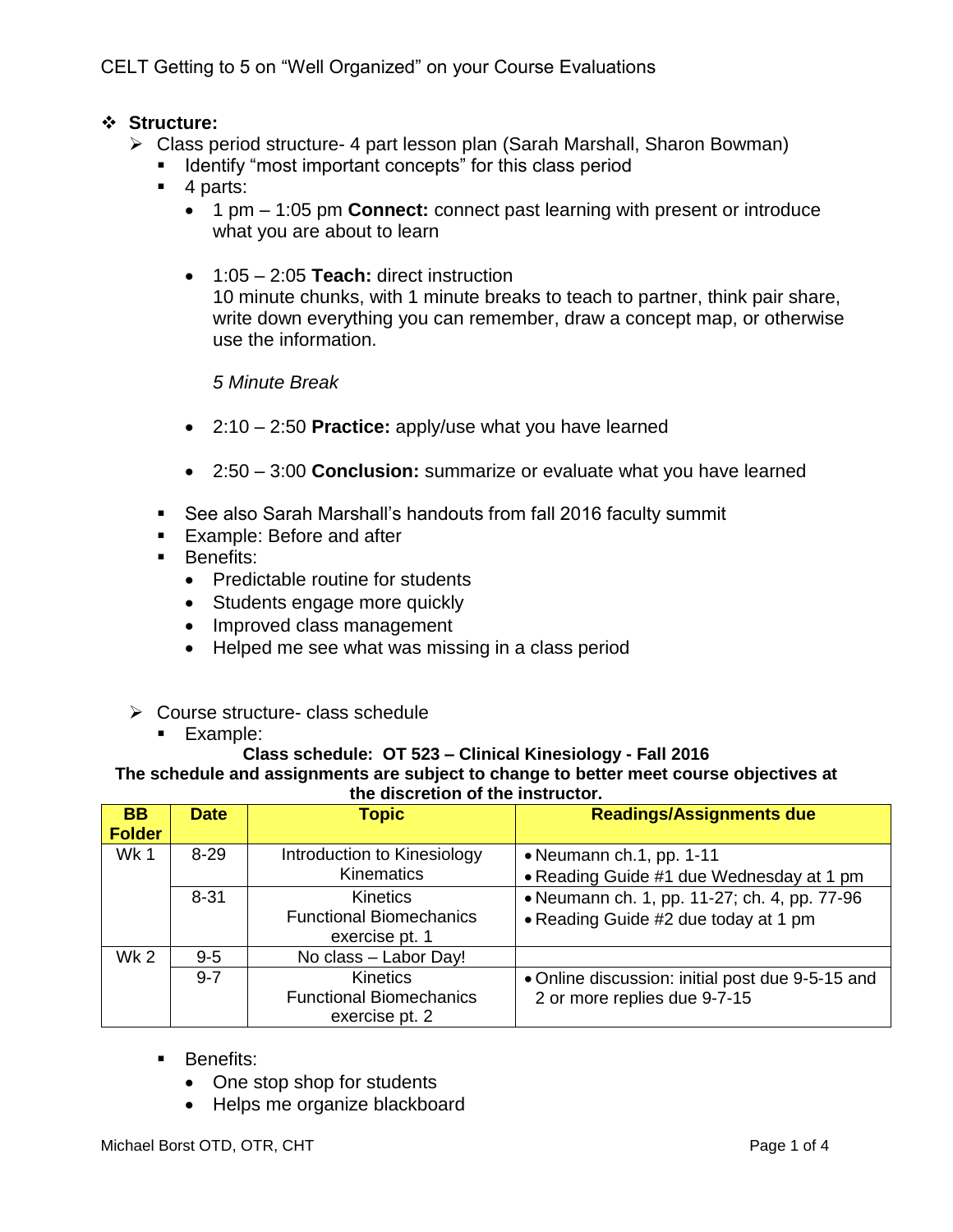- $\triangleright$  Instructor computer file structure:
	- Folder for each class
	- Subfolders for things used less often (exams, quizzes, course projects, student evaluations, etc.)
	- Naming convention for files to (1) keep like things together and (2) keep things in sequence:
		- [Course number] [type of file] [sequence number or YYMMDD] [description]
		- Example:
			- 523 lecture 2 Active Learning and Thinking Questions.doc
			- $\mathbb{R}$  523 lecture 2 Active Learning and Thinking Questions.pdf
			- 523 lecture 2 kinetics part 1.doc
			- 523 lecture 2 kinetics part 1.pdf
			- 圖 523 lecture 2 lab--Kinetic concepts part 1.doc
			- o 523 lecture 2 plan revised 2016.doc
			- o 523 lecture 2 plan.doc

# **Communicating to students what is most important**

- $\triangleright$  Methods:
	- Amount of time in class
	- **Lab activities**
	- **Plickers or other student response systems**
- $\triangleright$  Each of these is tied to the "most important concepts" in lesson plan
- $\triangleright$  Examples: before and after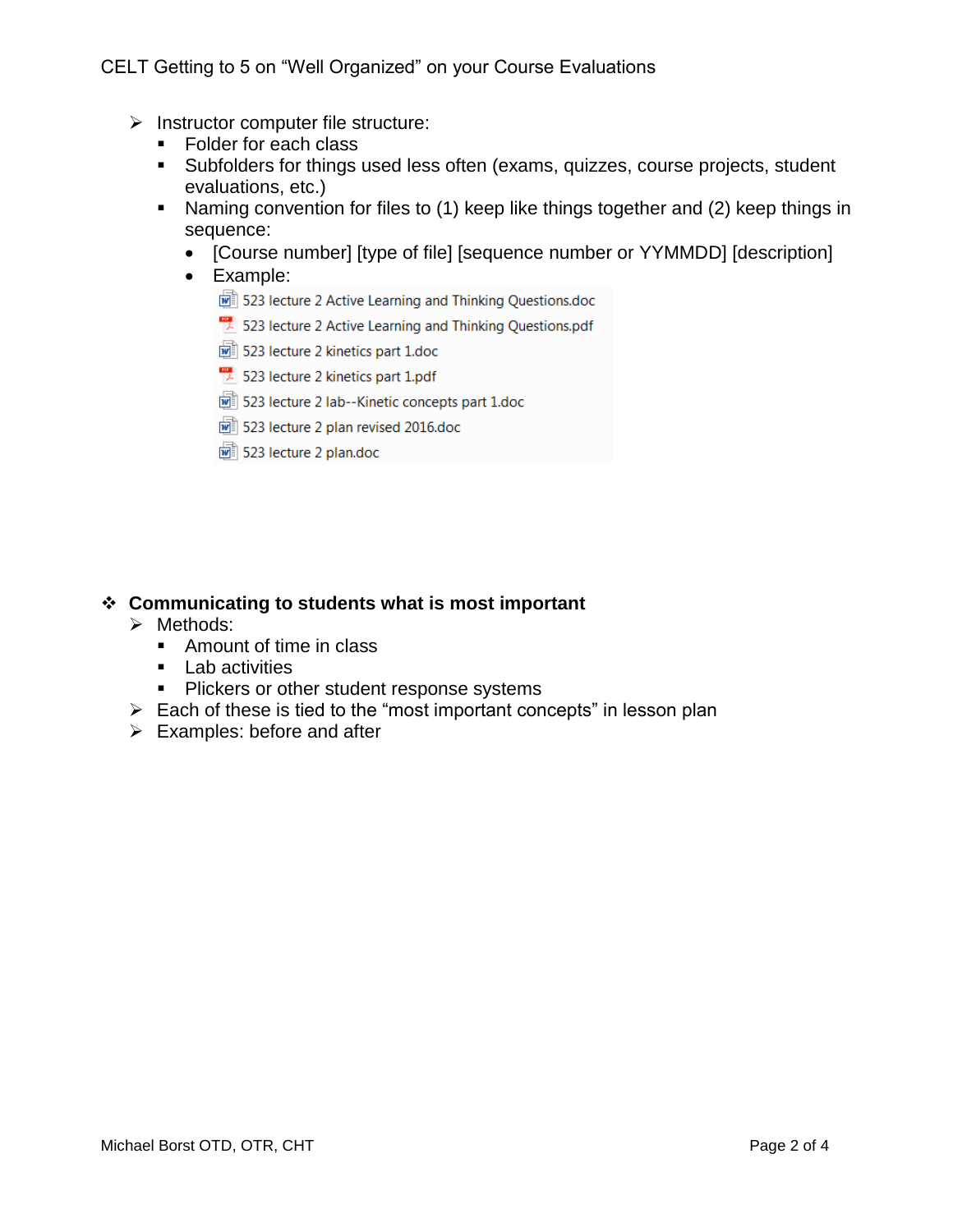CELT Getting to 5 on "Well Organized" on your Course Evaluations

## **Blackboard as a communication tool**

- $\triangleright$  All assignments and rubrics (nothing handed out in paper form)
- $\triangleright$  Course messages (keeps me organized)
	- Need to change (and have your students change) notification settings. See "5.2. Change Notification Settings" in HelpSpot at<https://helpspot.cuw.edu/helpspot/>
- $\triangleright$  Change color of background in Bb for each course
- $\triangleright$  Consistent structure within a program may be helpful